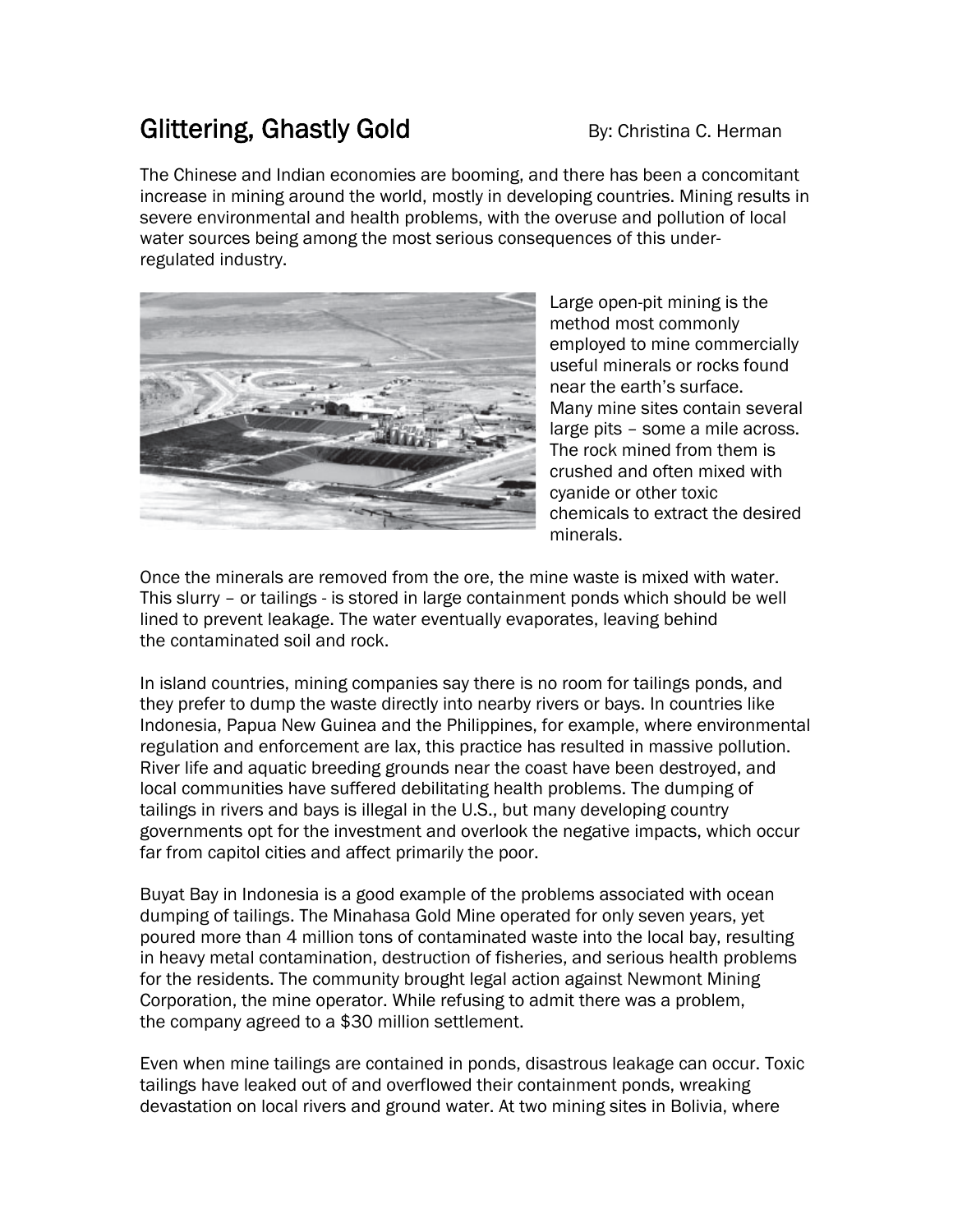Oblates are active, Kori Chaka (in Oruro, south of La Paz) and Kori Kollo, (125 miles southeast of La Paz in the Andes Plain), unlined tailings ponds have leaked and those that are lined are feared to be inadequate. The Oblates have been working with local community leaders to press the mining companies concerned to address the consequences of their operations on local populations and the environment. Newmont Mining Corporation holds a majority share in both mines.

Acid mine drainage (AMD) is the other potentially serious threat to water supplies from mining. Once sulfide ores are mined and exposed to air and water, they give off sulfuric acid. When this happens, the acid must be neutralized with chemicals, in perpetuity. Sulfuric acid production can last as long as ten thousand years. The Peruvian gold mine, Yanacocha, in operation for only 13 years, has five big pits, all of which are generating acid. The AMD drainage from the Yanacocha will contaminate the entire water supply in this primarily agricultural area.

Unconstrained acid mine drainage damages ecosystems when it finds its way into waterways and groundwater alike. It can further pollute waterways with potentially toxic metals leached from the rock through which the acidic water flows. These can include arsenic, lead, cadmium, mercury, zinc, iron, copper, aluminum, manganese,



and chromium. AMD is a time bomb waiting for countries anxiously courting foreign investment through mining. The only solution to this problem is to force companies not to build mines in areas where sulfides are present in the rock.

People in developing countries - especially the poor - lack both information on the negative impacts of mining and the ability to force decent environmental regulation of large mining corporations. Often, local communities are opposed to the mining, but corruption paves the way for their operation.

In Ghana, the recently developed Ahafo mine, also operated by Newmont Mining, has displaced 10,000 poor farmers from a region of Ghana that produces 30% of the country's food. An outstanding question is whether affected farmers will be granted replacement farmlands. The company has dammed the local river for its use, taking water previously used by people to irrigate their cocoa crops, and for which the company pays nothing.

Prior to the vote on this World Bank-funded project, NGOs pushed for an independent analysis of the operation. In response, the US EPA sent a mining expert to Ghana to look at Newmont's testing, and found it seriously lacking. Concerns center on the location of the tailings pond, which threatens the integrity of the surface and ground